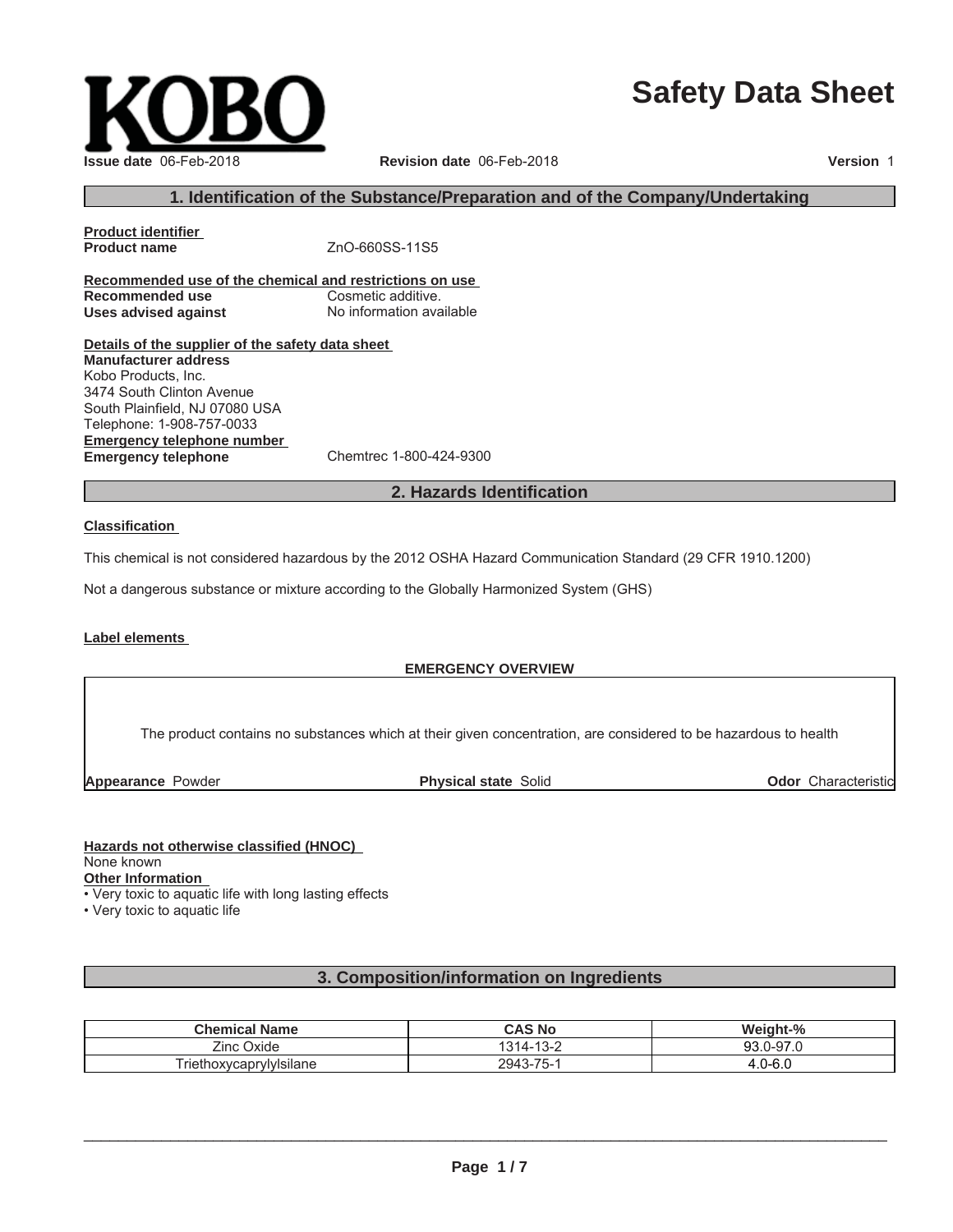# **4. First aid measures**

 $\_$  ,  $\_$  ,  $\_$  ,  $\_$  ,  $\_$  ,  $\_$  ,  $\_$  ,  $\_$  ,  $\_$  ,  $\_$  ,  $\_$  ,  $\_$  ,  $\_$  ,  $\_$  ,  $\_$  ,  $\_$  ,  $\_$  ,  $\_$  ,  $\_$  ,  $\_$  ,  $\_$  ,  $\_$  ,  $\_$  ,  $\_$  ,  $\_$  ,  $\_$  ,  $\_$  ,  $\_$  ,  $\_$  ,  $\_$  ,  $\_$  ,  $\_$  ,  $\_$  ,  $\_$  ,  $\_$  ,  $\_$  ,  $\_$  ,

|--|

| <b>General advice</b>                                                      | If symptoms persist, call a physician.                                                                     |  |  |
|----------------------------------------------------------------------------|------------------------------------------------------------------------------------------------------------|--|--|
| Eye contact                                                                | Rinse immediately with plenty of water, also under the eyelids, for at least 15 minutes.                   |  |  |
| <b>Skin contact</b>                                                        | Wash off immediately with soap and plenty of water while removing all contaminated<br>clothes and shoes.   |  |  |
| <b>Inhalation</b>                                                          | Remove to fresh air. If breathing is irregular or stopped, administer artificial respiration.              |  |  |
| Ingestion                                                                  | If swallowed, do not induce vomiting: seek medical advice immediately and show this<br>container or label. |  |  |
| Self-protection of the first aider                                         | Use personal protective equipment as required.                                                             |  |  |
| <u>Most important symptoms and effects, both acute and delayed</u>         |                                                                                                            |  |  |
| <b>Symptoms</b>                                                            | No known effects under normal use conditions.                                                              |  |  |
| Indication of any immediate medical attention and special treatment needed |                                                                                                            |  |  |
| Note to physicians                                                         | Effects of exposure (inhalation, ingestion or skin contact) to substance may be delayed.                   |  |  |
| 5. Fire-fighting measures                                                  |                                                                                                            |  |  |

#### **Suitable extinguishing media**

Use extinguishing measures that are appropriate to local circumstances and the surrounding environment.

**Unsuitable extinguishing media** No information available.

# **Specific hazards arising from the chemical**

None in particular.

**Explosion data Sensitivity to mechanical impact None.**<br>**Sensitivity to static discharge** None. **Sensitivity to static discharge** 

#### **Protective equipment and precautions for firefighters**

Use personal protective equipment as required.

# **6. Accidental release measures**

#### **Personal precautions, protective equipment and emergency procedures**

| <b>Personal precautions</b>                          | Use personal protective equipment as required. Avoid contact with eyes. Wash thoroughly<br>after handling. |  |
|------------------------------------------------------|------------------------------------------------------------------------------------------------------------|--|
| For emergency responders                             | Use personal protective equipment as required.                                                             |  |
| <b>Environmental precautions</b>                     | Collect spillage. Do not allow into any sewer, on the ground or into any body of water.                    |  |
| Methods and material for containment and cleaning up |                                                                                                            |  |
| <b>Methods for containment</b>                       | Prevent further leakage or spillage if safe to do so.                                                      |  |
| Methods for cleaning up                              | Avoid creating dust. Sweep up and shovel into suitable containers for disposal.                            |  |
| <b>Prevention of secondary hazards</b>               | Clean contaminated objects and areas thoroughly observing environmental regulations.                       |  |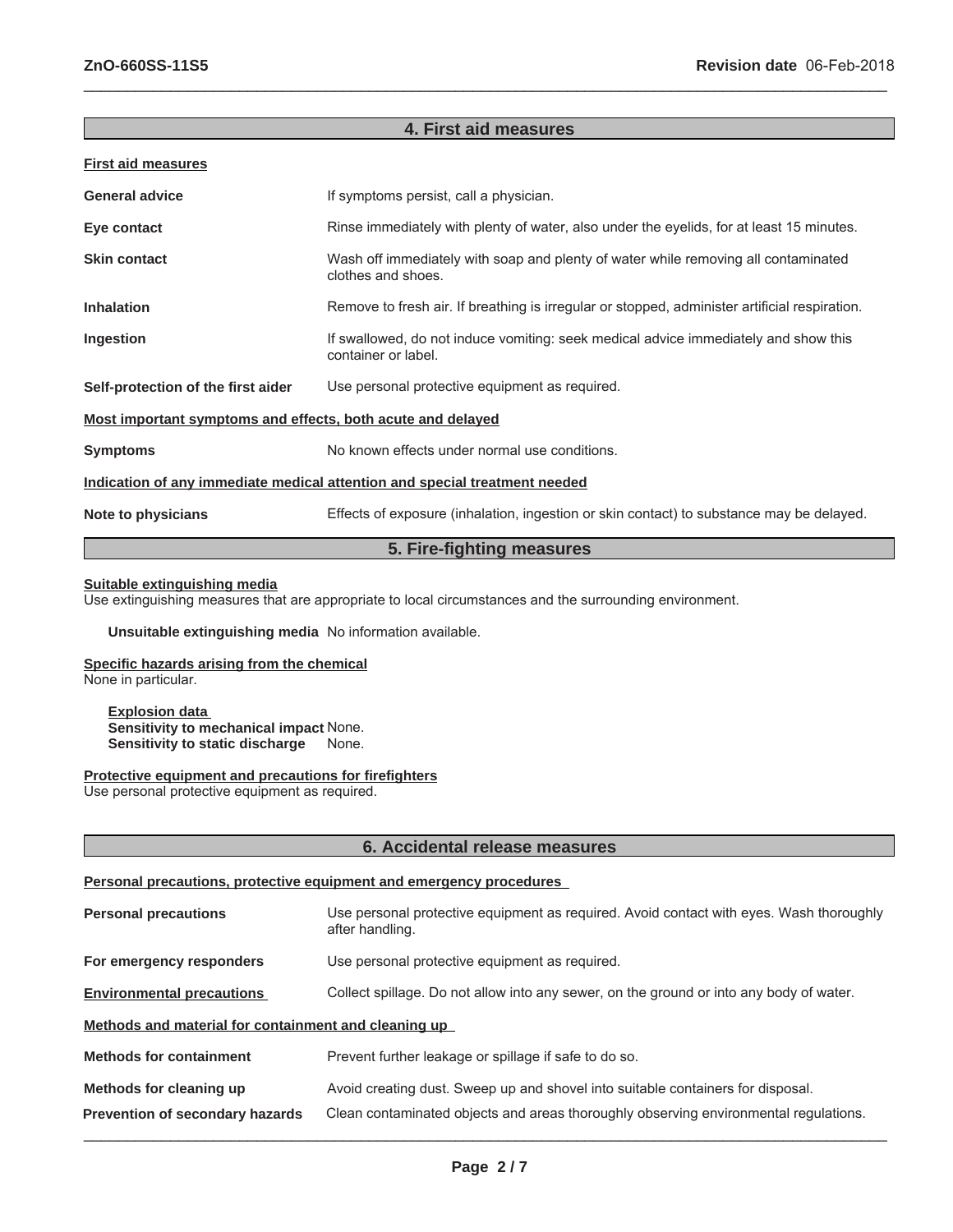# **7. Handling and Storage**

 $\_$  ,  $\_$  ,  $\_$  ,  $\_$  ,  $\_$  ,  $\_$  ,  $\_$  ,  $\_$  ,  $\_$  ,  $\_$  ,  $\_$  ,  $\_$  ,  $\_$  ,  $\_$  ,  $\_$  ,  $\_$  ,  $\_$  ,  $\_$  ,  $\_$  ,  $\_$  ,  $\_$  ,  $\_$  ,  $\_$  ,  $\_$  ,  $\_$  ,  $\_$  ,  $\_$  ,  $\_$  ,  $\_$  ,  $\_$  ,  $\_$  ,  $\_$  ,  $\_$  ,  $\_$  ,  $\_$  ,  $\_$  ,  $\_$  ,

#### **Precautions for safe handling**

| Advice on safe handling                                      | Use personal protective equipment as required. Use only in well-ventilated areas. Wash<br>thoroughly after handling. |
|--------------------------------------------------------------|----------------------------------------------------------------------------------------------------------------------|
| Conditions for safe storage, including any incompatibilities |                                                                                                                      |
| <b>Storage conditions</b>                                    | Keep container tightly closed in a dry and well-ventilated place. Store at ambient conditions.                       |
| Incompatible materials                                       | Strong oxidizing agents. Strong acids.                                                                               |

# **8. Exposure Controls/Personal Protection**

#### **Control parameters**

**Exposure guidelines** .

| <b>Chemical Name</b> | <b>ACGIH TLV</b>                      | <b>OSHA PEL</b>                                                                             | <b>NIOSH IDLH</b>                     |
|----------------------|---------------------------------------|---------------------------------------------------------------------------------------------|---------------------------------------|
| Zinc Oxide           | STEL: 10 mg/m <sup>3</sup> respirable | TWA: $5 \text{ mg/m}^3$ fume                                                                | IDLH: $500 \text{ mg/m}^3$            |
|                      | fraction                              | TWA: $15 \text{ mg/m}^3$ total dust                                                         | Ceiling: $15 \text{ mg/m}^3$ dust     |
|                      |                                       | TWA: 2 mg/m <sup>3</sup> respirable fraction $TWA: 5$ mg/m <sup>3</sup> respirable fraction | TWA: $5 \text{ mg/m}^3$ dust and fume |
|                      |                                       | (vacated) TWA: $5 \text{ mg/m}^3$ fume                                                      | STEL: $10 \text{ mg/m}^3$ fume        |
|                      |                                       | (vacated) TWA: $10 \text{ mg/m}^3$ total                                                    |                                       |
|                      |                                       | dust                                                                                        |                                       |
|                      |                                       | (vacated) TWA: $5 \text{ mg/m}^3$                                                           |                                       |
|                      |                                       | respirable fraction                                                                         |                                       |
|                      |                                       | (vacated) STEL: 10 $mq/m3$ fume                                                             |                                       |

# **Appropriate engineering controls**

**Engineering controls** Ensure adequate ventilation, especially in confined areas. **Individual protection measures, such as personal protective equipment Eye/face protection** Wear safety glasses with side shields (or goggles). **Skin and body protection** Wear protective gloves and protective clothing. **Respiratory protection** In case of insufficient ventilation, wear suitable respiratory equipment. **General hygiene considerations** Handle in accordance with good industrial hygiene and safety practice. Wash contaminated clothing before reuse.

# **9. Physical and Chemical Properties**

#### **Information on basic physical and chemical properties**

| <b>Physical state</b><br>Appearance<br><b>Color</b>                                                                                                                    | Solid<br>Powder<br>White | Odor<br><b>Odor threshold</b>                                                                                                                                                            | Characteristic<br>No information available |
|------------------------------------------------------------------------------------------------------------------------------------------------------------------------|--------------------------|------------------------------------------------------------------------------------------------------------------------------------------------------------------------------------------|--------------------------------------------|
| <b>Property</b><br>рH<br>Melting point / freezing point<br>Boiling point / boiling range<br><b>Flash point</b><br><b>Evaporation rate</b><br>Flammability (solid, gas) | <b>Values</b>            | <b>Remarks</b> •<br>No information available<br>No information available<br>No information available<br>No information available<br>No information available<br>No information available |                                            |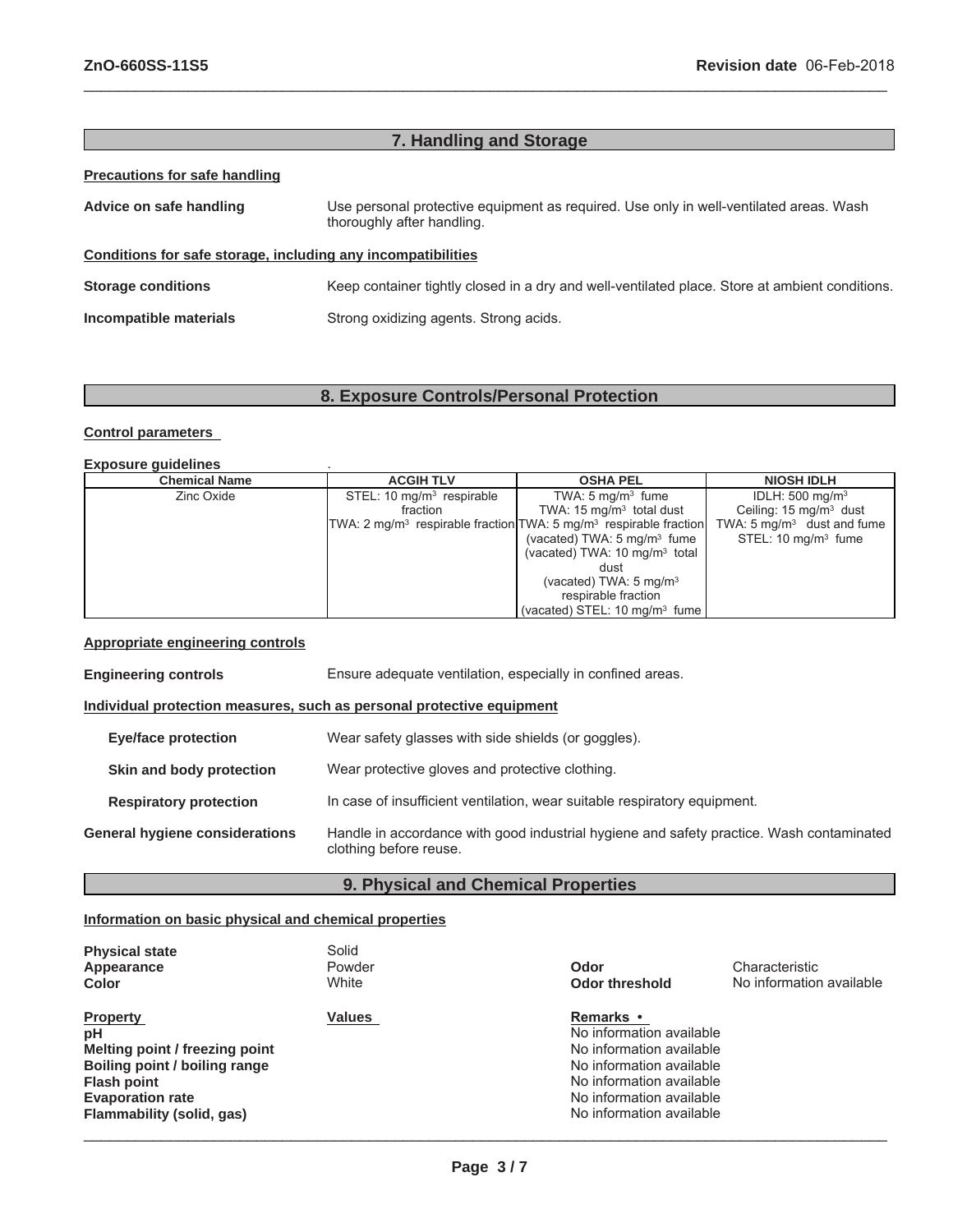| <b>Flammability limit in air</b> |                              |                          |
|----------------------------------|------------------------------|--------------------------|
| <b>Upper flammability limit</b>  |                              | No information available |
| Lower flammability limit         |                              | No information available |
| Vapor pressure                   |                              | No information available |
| Vapor density                    |                              | No information available |
| <b>Specific gravity</b>          |                              | No information available |
| <b>Water solubility</b>          | Insoluble in water           |                          |
| Solubility in other solvents     |                              | No information available |
| <b>Partition coefficient</b>     |                              | No information available |
| <b>Autoignition temperature</b>  |                              | No information available |
| <b>Decomposition temperature</b> |                              | No information available |
| <b>Kinematic viscosity</b>       |                              | No information available |
| <b>Dynamic viscosity</b>         |                              | No information available |
| <b>Explosive properties</b>      |                              | No information available |
| <b>Oxidizing properties</b>      |                              | No information available |
| <b>Other Information</b>         |                              |                          |
| Softening point                  | No information available     |                          |
| <b>Molecular weight</b>          | No information available     |                          |
| VOC content (%)                  | No information available     |                          |
| <b>Density</b>                   | No information available     |                          |
| <b>Bulk density</b>              | No information available     |                          |
|                                  | 10. Stability and Reactivity |                          |

 $\_$  ,  $\_$  ,  $\_$  ,  $\_$  ,  $\_$  ,  $\_$  ,  $\_$  ,  $\_$  ,  $\_$  ,  $\_$  ,  $\_$  ,  $\_$  ,  $\_$  ,  $\_$  ,  $\_$  ,  $\_$  ,  $\_$  ,  $\_$  ,  $\_$  ,  $\_$  ,  $\_$  ,  $\_$  ,  $\_$  ,  $\_$  ,  $\_$  ,  $\_$  ,  $\_$  ,  $\_$  ,  $\_$  ,  $\_$  ,  $\_$  ,  $\_$  ,  $\_$  ,  $\_$  ,  $\_$  ,  $\_$  ,  $\_$  ,

#### **Reactivity** No data available

**Chemical stability** Stable under normal conditions.

#### **Possibility of hazardous reactions**

None under normal processing.

**Hazardous polymerization** Hazardous polymerization does not occur.

# **Conditions to avoid**

None known.

#### **Incompatible materials**

Strong oxidizing agents. Strong acids.

#### **Hazardous decomposition products**

None under normal use conditions.

# **11. Toxicological Information**

# **Information on likely routes of exposure**

**Product information**

**Inhalation** No data available.

**Eye contact** No data available.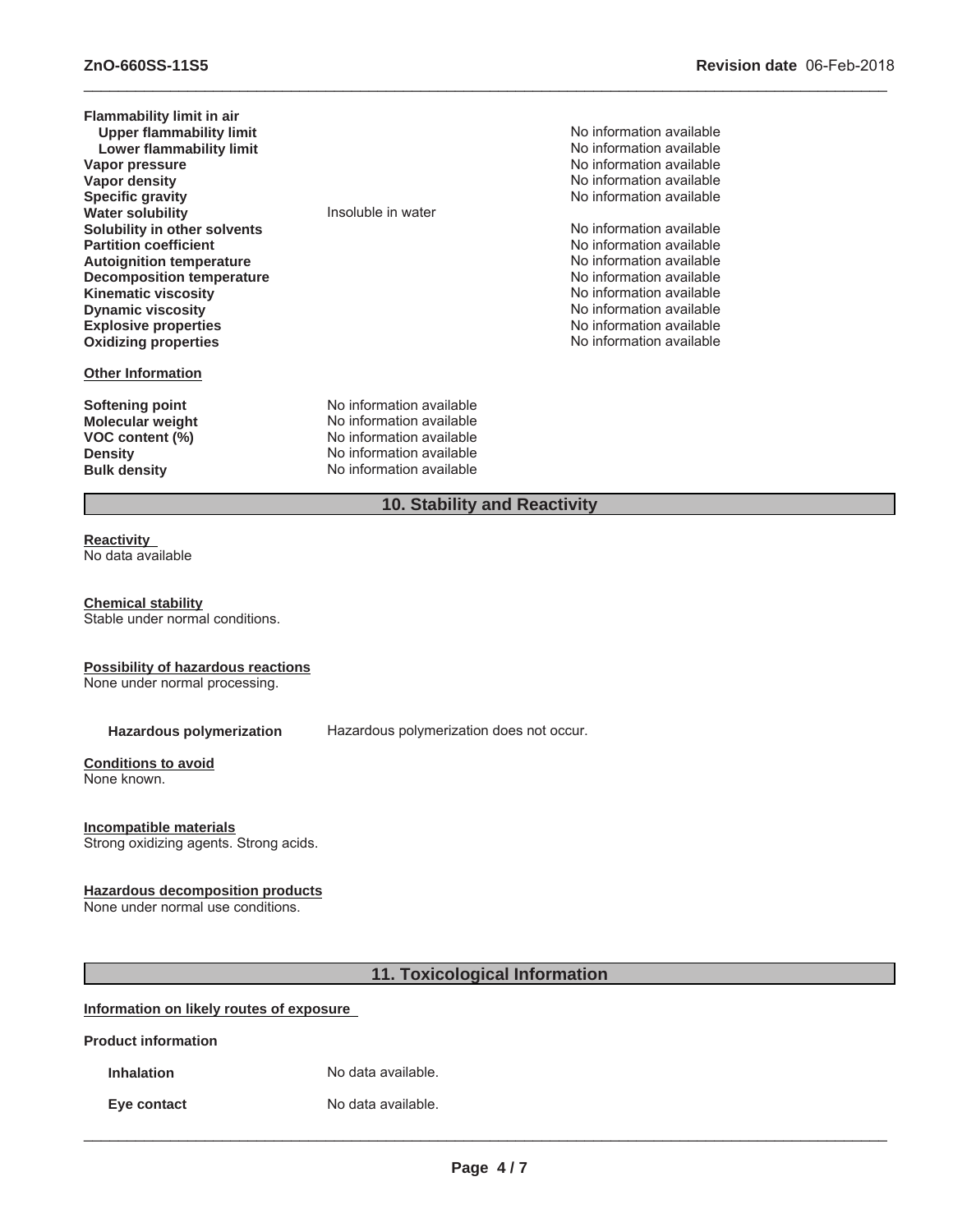**Skin contact** No data available.

**Ingestion** No data available.

#### **Component information**

| <b>Chemical Name</b>    | Oral LD50            | <b>Dermal LD50</b>          | <b>LC50</b><br>Inhalation |
|-------------------------|----------------------|-----------------------------|---------------------------|
| Zinc Oxide              | Rat<br>5000<br>ma/ka | ) ma/ka (Rat)<br>2000       |                           |
| Triethoxycaprylylsilane | Rat<br>10060 uL/ka   | Rabbit<br>uL/ka<br>$= 5910$ |                           |

 $\_$  ,  $\_$  ,  $\_$  ,  $\_$  ,  $\_$  ,  $\_$  ,  $\_$  ,  $\_$  ,  $\_$  ,  $\_$  ,  $\_$  ,  $\_$  ,  $\_$  ,  $\_$  ,  $\_$  ,  $\_$  ,  $\_$  ,  $\_$  ,  $\_$  ,  $\_$  ,  $\_$  ,  $\_$  ,  $\_$  ,  $\_$  ,  $\_$  ,  $\_$  ,  $\_$  ,  $\_$  ,  $\_$  ,  $\_$  ,  $\_$  ,  $\_$  ,  $\_$  ,  $\_$  ,  $\_$  ,  $\_$  ,  $\_$  ,

#### **Information on toxicological effects**

**Symptoms** No information available.

#### **Delayed and immediate effects as well as chronic effects from short and long-term exposure**

| <b>Skin corrosion/irritation</b>  | No information available.                                                                                 |
|-----------------------------------|-----------------------------------------------------------------------------------------------------------|
| Serious eye damage/eye irritation | No information available.                                                                                 |
| <b>Irritation</b>                 | No information available.                                                                                 |
| <b>Corrosivity</b>                | No information available.                                                                                 |
| <b>Sensitization</b>              | No information available.                                                                                 |
| <b>Germ cell mutagenicity</b>     | No information available.                                                                                 |
| Carcinogenicity                   | This product does not contain any carcinogens or potential carcinogens as listed by OSHA,<br>IARC or NTP. |
| <b>Reproductive toxicity</b>      | No information available.                                                                                 |
| <b>STOT - single exposure</b>     | No information available.                                                                                 |
| <b>STOT - repeated exposure</b>   | No information available.                                                                                 |
| <b>Aspiration hazard</b>          | No information available.                                                                                 |

# **12. Ecological Information**

#### **Ecotoxicity**

| Chemical<br>Name | plants<br>Algae/aguatic                                   | j<br>- - - -<br>וכו                                                        | urustacea |
|------------------|-----------------------------------------------------------|----------------------------------------------------------------------------|-----------|
| Zinc<br>Oxide    | <b>IC50</b><br>$\sim$<br>ma/l<br>$\overline{\phantom{a}}$ | $\sim$ $\sim$ $\sim$<br>$\sim$ $\sim$ $\sim$<br>1ma/<br>. .<br>ּוטפ<br>-vv |           |

#### **Persistence and degradability**

No information available.

#### **Bioaccumulation**

No information available.

# **Other adverse effects** No information available

# **13. Disposal Considerations**

```
Waste treatment methods
```

| Disposal of wastes     | Disposal should be in accordance with applicable regional, national and local laws and<br>regulations. |
|------------------------|--------------------------------------------------------------------------------------------------------|
| Contaminated packaging | Disposal should be in accordance with applicable regional, national and local laws and<br>regulations. |

# This product contains one or more substances that are listed with the State of California as a hazardous waste.

| Chemical<br>Name  | California<br><b>Waste Status</b><br>Hazardous |  |
|-------------------|------------------------------------------------|--|
| <b>Zinc Oxide</b> | oxic                                           |  |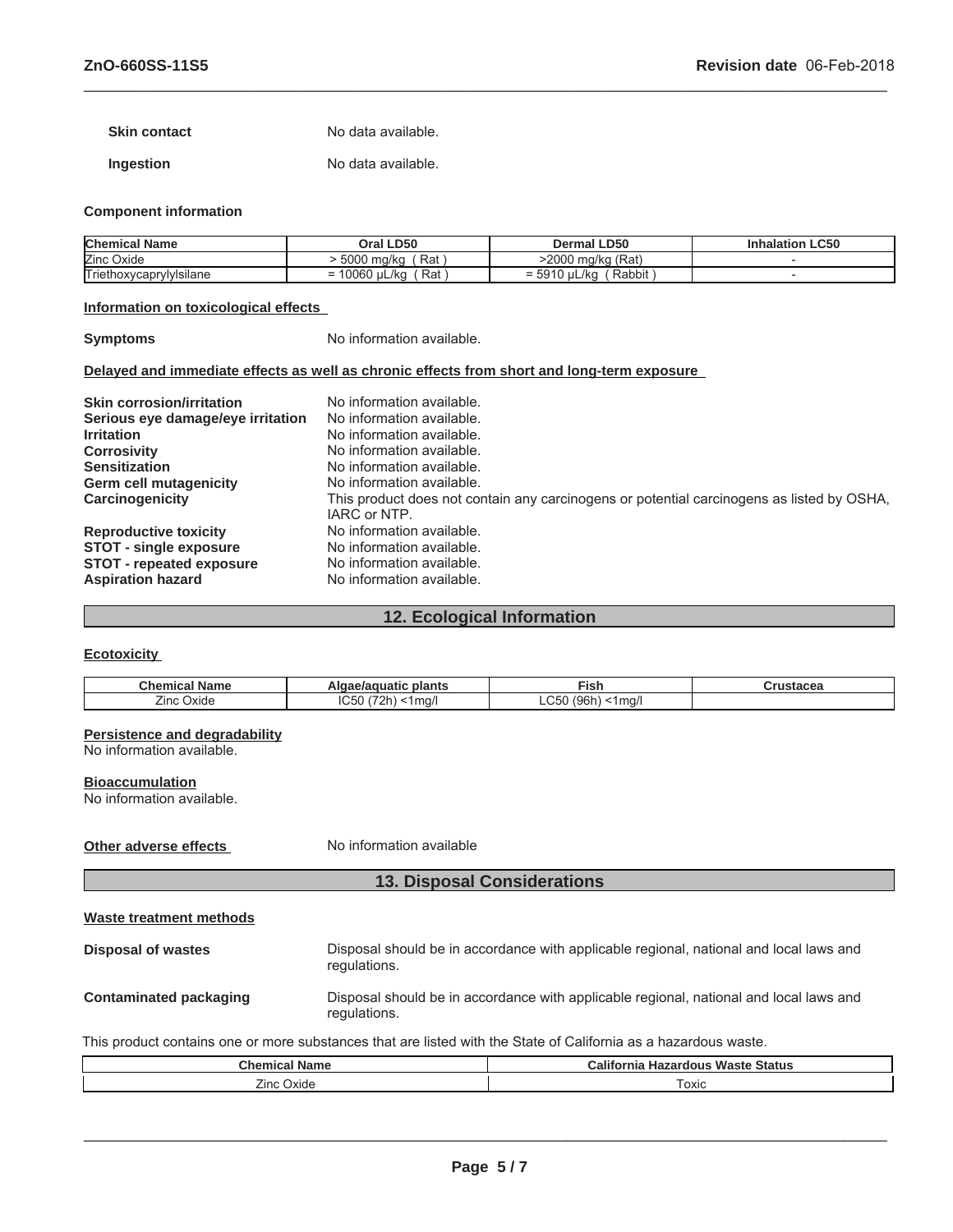| <b>14. Transport Information</b>                                                                                          |                                                                                                                                                                                       |  |  |  |
|---------------------------------------------------------------------------------------------------------------------------|---------------------------------------------------------------------------------------------------------------------------------------------------------------------------------------|--|--|--|
| Note:<br><b>DOT</b>                                                                                                       | For single packaging and combination packaging containing inner packaging with<br>dangerous goods $> 5L$ for liquids or $> 5kg$ for solids:                                           |  |  |  |
| Proper shipping name<br><b>Hazard class</b><br><b>Packing group</b>                                                       | 3077 - Environmentally hazardous substances, solid, n.o.s<br>9<br>$\mathop{\mathsf{III}}\nolimits$                                                                                    |  |  |  |
| ICAO (air)<br>UN/ID no<br>Proper shipping name<br><b>Hazard class</b><br><b>Packing group</b>                             | 3077<br>3077 - Environmentally hazardous substances, solid, n.o.s<br>9<br>III                                                                                                         |  |  |  |
| <b>IATA</b><br>UN/ID no<br>Proper shipping name<br><b>Hazard class</b><br><b>Packing group</b>                            | 3077<br>3077 - Environmentally hazardous substances, solid, n.o.s<br>9<br>$\mathbf{III}$                                                                                              |  |  |  |
| <b>IMDG</b><br>UN/ID no<br>Proper shipping name<br><b>Hazard class</b><br><b>Packing group</b><br><b>Marine pollutant</b> | 3077<br>3077 - Environmentally hazardous substances, solid, n.o.s<br>9<br>Ш<br>This product contains a chemical which is listed as a marine pollutant according to<br><b>IMDG/IMO</b> |  |  |  |
| <b>RID</b><br>UN/ID no<br>Proper shipping name<br><b>Hazard class</b><br><b>Packing group</b>                             | 3077<br>3077 - Environmentally hazardous substances, solid, n.o.s<br>9<br>$\mathbf{III}$                                                                                              |  |  |  |
| <b>ADR</b><br>UN/ID no<br>Proper shipping name<br><b>Hazard class</b><br><b>Packing group</b>                             | 3077<br>3077 - Environmentally hazardous substances, solid, n.o.s<br>9<br>$\mathbf{III}$                                                                                              |  |  |  |

 $\_$  ,  $\_$  ,  $\_$  ,  $\_$  ,  $\_$  ,  $\_$  ,  $\_$  ,  $\_$  ,  $\_$  ,  $\_$  ,  $\_$  ,  $\_$  ,  $\_$  ,  $\_$  ,  $\_$  ,  $\_$  ,  $\_$  ,  $\_$  ,  $\_$  ,  $\_$  ,  $\_$  ,  $\_$  ,  $\_$  ,  $\_$  ,  $\_$  ,  $\_$  ,  $\_$  ,  $\_$  ,  $\_$  ,  $\_$  ,  $\_$  ,  $\_$  ,  $\_$  ,  $\_$  ,  $\_$  ,  $\_$  ,  $\_$  ,

# **15. Regulatory information**

| <b>International Inventories</b> |          |
|----------------------------------|----------|
| <b>TSCA</b>                      | Complies |
| <b>DSL/NDSL</b>                  | Complies |
| <b>EINECS/ELINCS</b>             | Complies |
| <b>ENCS</b>                      | Complies |
| <b>IECSC</b>                     | Complies |
| <b>KECL</b>                      | Complies |
| <b>PICCS</b>                     | Complies |
| <b>AICS</b>                      | Complies |

#### **Legend:**

 **TSCA** - United States Toxic Substances Control Act Section 8(b) Inventory  **DSL/NDSL** - Canadian Domestic Substances List/Non-Domestic Substances List  **EINECS/ELINCS** - European Inventory of Existing Chemical Substances/European List of Notified Chemical Substances  **ENCS** - Japan Existing and New Chemical Substances  **IECSC** - China Inventory of Existing Chemical Substances  **KECL** - Korean Existing and Evaluated Chemical Substances  **PICCS** - Philippines Inventory of Chemicals and Chemical Substances

\_\_\_\_\_\_\_\_\_\_\_\_\_\_\_\_\_\_\_\_\_\_\_\_\_\_\_\_\_\_\_\_\_\_\_\_\_\_\_\_\_\_\_\_\_\_\_\_\_\_\_\_\_\_\_\_\_\_\_\_\_\_\_\_\_\_\_\_\_\_\_\_\_\_\_\_\_\_\_\_\_\_\_\_\_\_\_\_\_\_\_\_\_  **AICS** - Australian Inventory of Chemical Substances